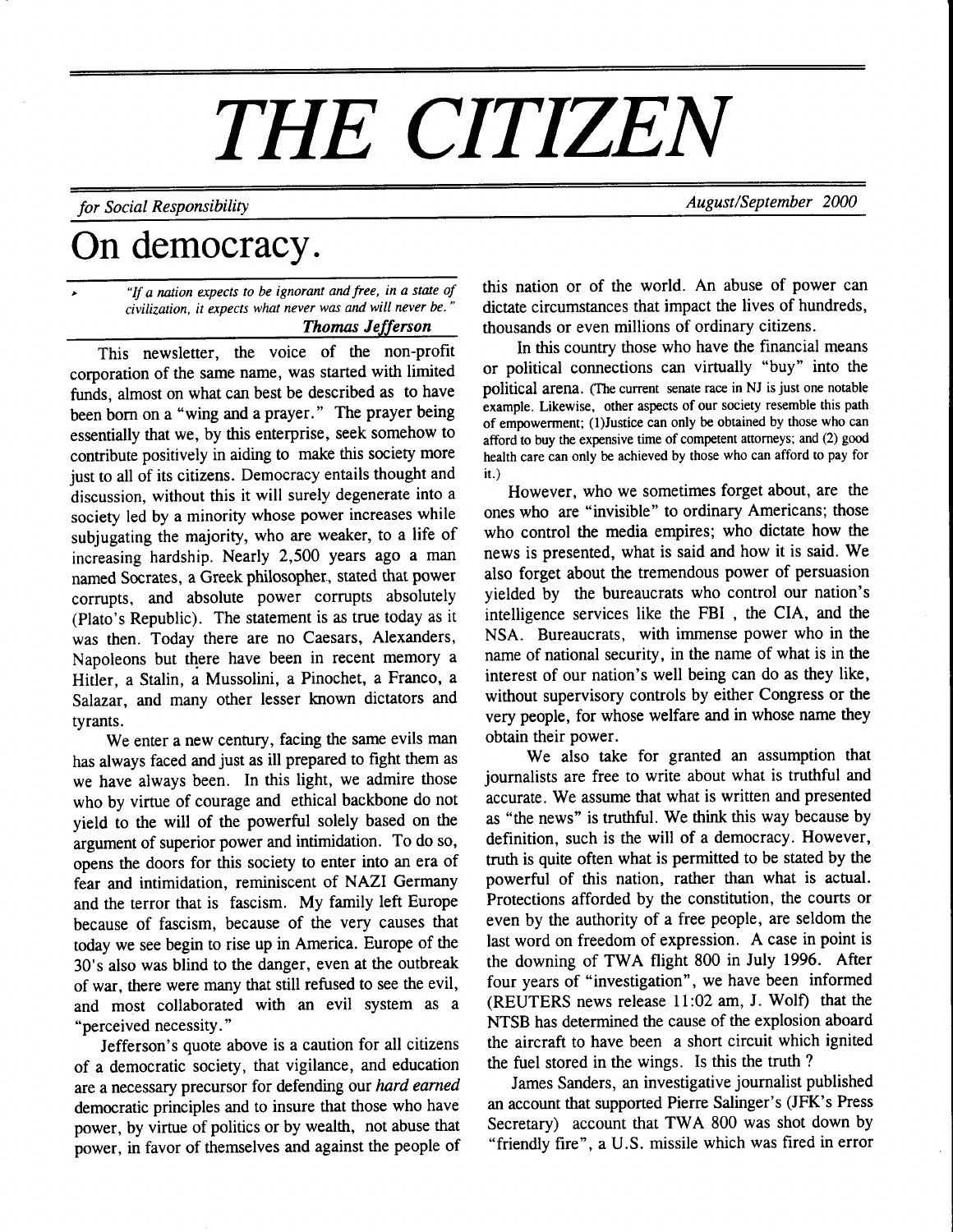during a war games scenario being played out in the mid- Atlantic theater of operations by the pentagon at the time that TWA800 was airborne. Mr. Sanders published a book entitled "The downing of TWA Flight 800," and recently in 1999 another book "Altered Evidence" where he describes how the truth concerning the accident has been covered up by those same bureaucrats who are supposed to be acting in all our names and for all our sakes. Mr. Sanders and his wife were subsequently intimidated by our nation's security services- the FBI- were arrested, and face criminal charges. Specifics concerning Mr. Sanders' investigation can be found at the Internet site www.Altered-Evidence.com. The page link on how to obtain his book (he published the book himself) has "mysteriously" been hampered by url and "page faults", and "unknown server problems." 230 people died on that flight; men, women and children, the least this society should do is illuminate the truth of what really happened.

Every day, we as citizens, are held accountable for our actions, we expect our leaders to be similarly held accountable, and so too should the military, and the bureaucrats of this nation, whoever they may be. If we permit by our collective silence, the existence of a class of individuals who can be considered "above the law" then can'we truly state that we live in a democratic society ? If we permit the selective prosecution, on trumped up charges, of people who have the courage to speak out, can we truly state that we live in a democracy ? We urge you to read more about this tragedy and to purchase Mr. Sanders' book, whose proceeds are intended to aid him in his legal defense. (James Sanders, P.O. Box 336, Charles City, Va. 23030-0336). We here at The Citizen, wish Mr. Sanders well, for in the midst of tragedy and extreme intimidation he had the courage to seek the truth. (Note: Mr. Sanders is in no way connected with The Citizen.)

# Politics as usual

#### By: Victor Saraiva

VictorsaraivaVS@netscape. net

Those of you who have read our previous issues know that our concern has been mainly with the issue of illicit drugs and how people, families and communities are being slowly destroyed by this cancer. We have taken issue with how govemment is treating the poor

and how racism is at the root of the great despair of those who struggle to survive in our inner cities who happen to be of African descent. The great tragedy in the city of Newark, is that the elected leadership of this city is mostly made up of African-Americans and yet the despair in the poor areas of the city, largely minority in make-up, is just as downtrodden as ever. While city politicians drive in large gas guzzling Fords and SUVs-, take trips abroad in the name of progress and in the name of supporting the children of Newark ( such as the US Virgin islands trip)-all paid for with city tunds; the poor of this ciry struggle to feed, clothe and house their families. As if this is not enough, the politicians of this city are literally giving away land at a \$1 a square foot to developers and land speculators, while increasingly 'suspicious fires" continue to plague many parts of the city. I for one, say that our city is being looted, while many see to it that it is done "legally."

Recently Councilman Tucker attempted to bring to an end some of this "legalized looting" by seeking to end the city's policy of automatically providing newly constructed housing with tremendous tax breaks, which in the past have extended twenty-five years. The result was a massive protest by the construction firms, real estate attorneys and many land speculators who are amassing forfimes at the expense of the tax payers, the small property owners and tenants who are those who have struggled to live in this city, who have made certain neighborhoods livable, continue to call this city home, and who largely pay the bills of this municipality.

The current "land rush", and selective taxation promises to cause rents to skyrocket, cause many working class families to be unable to afford to live in this city and will thereby be forced to move out. The further effect on the current population will be to break the political muscle of the African-American community, who elected the first African-American Mayor of this nation, and whose numbers are already dwindling. The make-up of the population will change from one of working class, largely immigrant and minority people, to one largely middle class and nonminority in make-up.

Those who move out, according to 90's census statistics, will disperse to different states and regions, further diluting their political voice, and promising to relegate their interests to further poverty and despair.

What is occurring in this city is nothing less than "social engineering" whether it be by accident or by design. What is frightening is that if not by design, how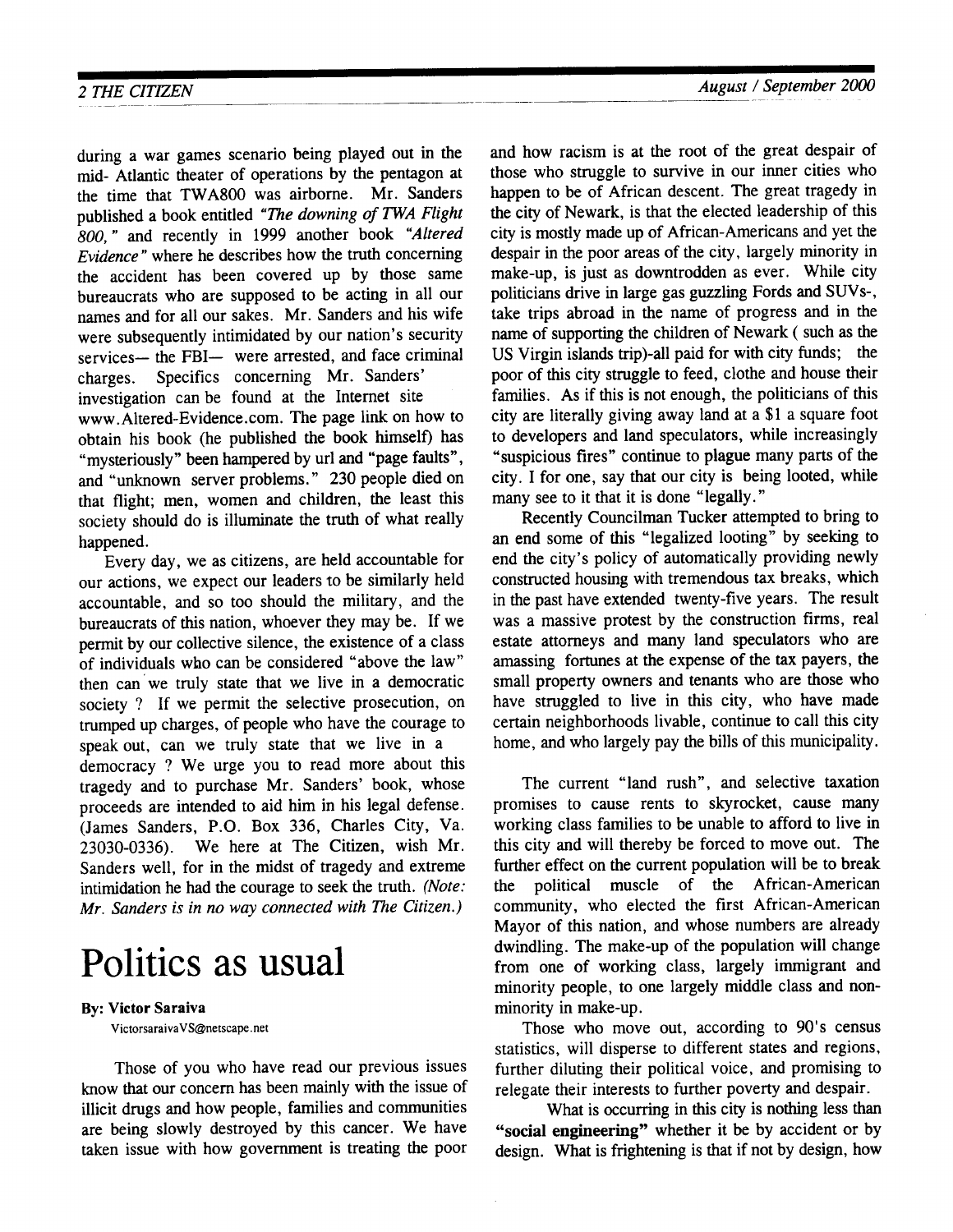can we explain the US Department of Housing and Urban Development's unused funds in 1999 that amounted to \$2 billion,( Star-Ledger 11/10/99) while the city of Newark had over five thousand families waiting for subsidized housing ? How many thousands, or hundreds of thousands across this nation fit that classification ? Who speaks for them ?

During the great depression, millions were unemployed, yet the govemment implemented programs that more than anything gave the people of this country hope. The CCC, employed youth in re-forestation and flood control projects; the WPA, Works Progress Administration, shifted people from direct relief to work by providing training skills and actual government sponsored work. Artists, photographers documented the state of the nation within their critical perspectives and thus led to a later era of artistic enlightenment. Many historians still rely on their work to document a period of our nation's history. Carpenters built homes for the poor, built furniture which was then sold on subsidy to families who could not otherwise afford to acquire it. Millions of people helped one another to re-build America in this way. Agencies to protect ordinary Americans also came to be; such as the FDIC, SEC, FHA, Social Security, and laws such as the Fair Labor Standards Act, and Banking Acts that sought to control funds on deposit more strictly. So sound were these policies that we still use them today, three quarters of a century later.

Why can't similar programs be instituted today ? Why does our health care continue to reach fewer and fewer people ? Is this progress ? Why can't we organize the chronic unemployed into groups and teach them the necessary skills they need rather than just dole out monetary benefits ? Why can't the government sponsor companies if need be, to employ carpenters, electricians and the like and build homes for the poor rather than contract out the work to "bidders" ? By so doing we cut out of the equation, profits made by third parties at the expense of taxpayers and the misery of those who continue to wait for housing. Why not take the chronic unemployed men and women, who are able, from across this nation and clear the forests ravaged by fire, across the west, and begin re-forestation ?

| $\blacktriangleright$ | "No one man is capable, without the aid of society, of     |
|-----------------------|------------------------------------------------------------|
|                       | supplying his own wants; and those wants, acting upon      |
|                       | every individual, impel the whole of them into society, as |
|                       | naturally as gravitation acts to a centre."                |
|                       |                                                            |

(fhe Rights of Man, Thomas Paine).

Thomas Paine, wrote these words to describe how society and the individual were linked to each other and how society had a responsibility toward each and every citizen, just as each and every citizen has duties and responsibilities to live up to. As long as there is one child that goes hungry, or who cannot get adequate housing, education or obtain proper medical care in this country; as long as this exists then we should all be ashamed to call ourselves Americans; citizens of the most powerful and richest nation of this earth.

# On corruption and other events !

By: Victor Saraiva

VictorsaraivaVS@netscape. net

Corruption among public officials is not new to the city of Newark. We remember Mayor Addonizzio's indictment and recently that of former Mayor Kenneth Gibson. There have been councilmen and councilwomen, municipal workers in several departments, even the Public Schools have not been spared. We especially remember comments made by the previous Superintendent of Schools in Newark who remarked that there was a pervasive evil entrenched in this district that made it very difficult to overcome. We know not if she was referring to specific people in power or the bureaucratic system in the Newark School district. As Superintendent she would have the power to change the bureaucratic system, so we therefore assume that she was referring to some other "dark" influence. The remarkable aspect is that no state or federal probe was ever instituted either at the Superintendent's request or at the behest of any other public official. Nor did the media pursue those comments, in order to shed light on why a State appointed Superintendent was having great difficulty in re-shaping the educational structure of the Newark Public Schools.

We remember also the perplexing murder of a former Newark School teacher who was about to bring to fruition the opening of a private alternative school to the city, and a Newark police investigation that implicated her dead husband, as the murderer, even though family and friends attested that the couple had always been very close. Needless to say that altemative school never opened.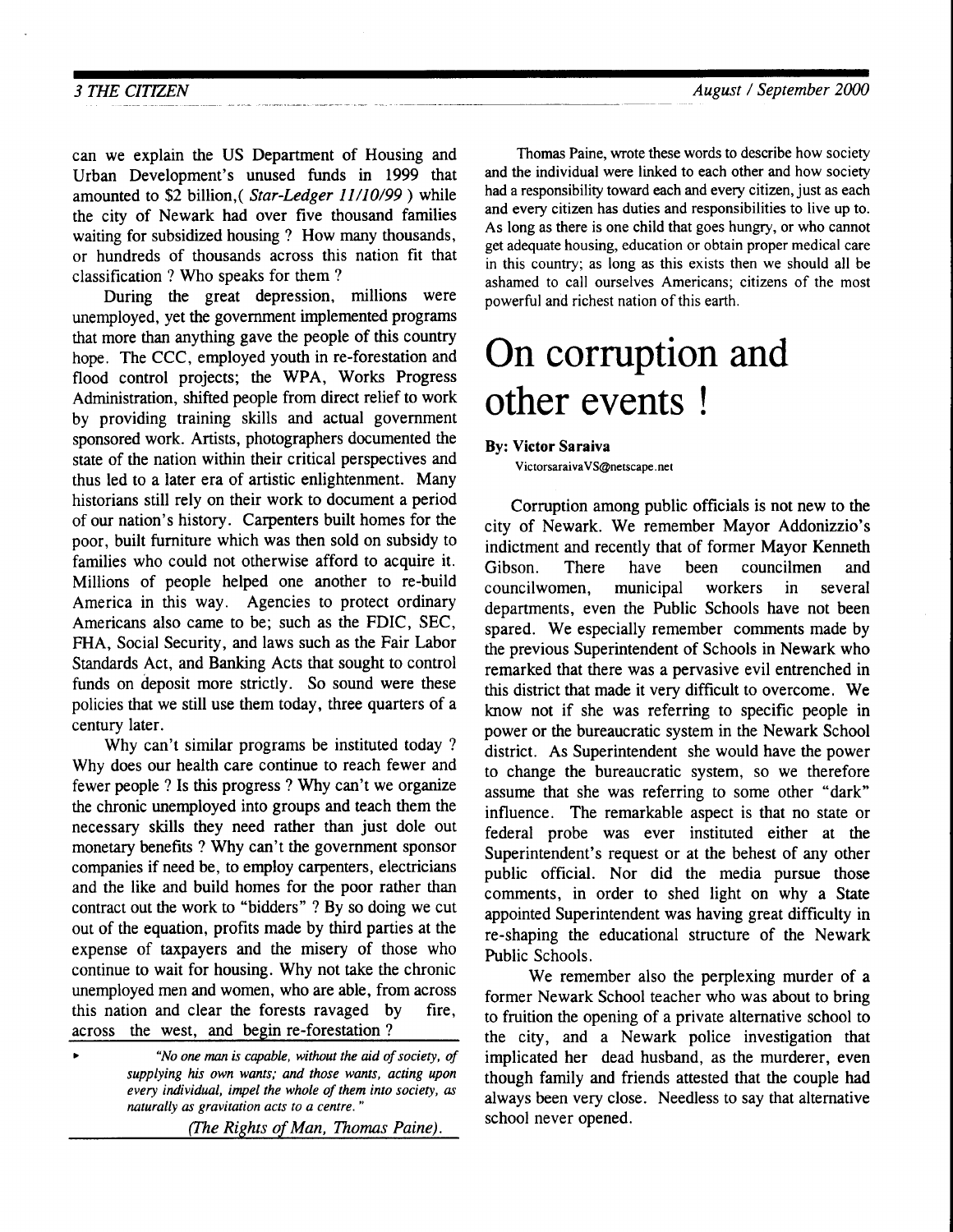Since April of this year we have written to city, county and state officials deriding the lack of access to reports of drug usage in the schools of Newark. The Newark Public Schools has incomplete and \*lost" reports for the last three years. The state maintains that they only receive totals and that Essex county collects the school by school reports. Essex county officials have remained silent, not even acknowledging our letters. And we are left to contemplate the reasons for this ongoing malaise. Why are efforts to identify problematic schools being thwarted? Is this inefficiency? No. even inefficient workers take the care to answer letters eventually. Is this neglect ? Is it corruption ? Who pays the cost for this ? Innocent children, our city, our society pays the cost for this ! Can anyone see a pattern emerging ?

On a separate but connected note, last year the Newark Star Ledger published an editorial, commenting on Councilman Augusto Amador's trip to his country of birth, Portugal, which according to him was done to sponsor a "summit-like" conference for fomenting a closer relationship between businesses in Portugal and in the United States. According to the Star-Ledger Mr. Amador was touting that the cost of the trip was being paid for by some Newark businessmen. In conclusion, the Star-Ledger editor noted that the image of little brown paper envelopes being passed around to collect funds for the benefit of public officials was improper and raised more serious concerns and questions, than any benefit begotten by such an affair.

We totally agree with the Newark Star-Ledger in its evaluation. Furthermore. we cannot understand what a councilman is doing traveling abroad claiming to be doing city business. Is this a City-State ? Are there too few problems within our city boundaries to concern our elected officials, that extracurricular activities be the main course of concern ?

We know that one of Mr. Amador's main financial campaign contributors has, among other things, been awarded city construction projects and does considerable business with businesses located in Portugal. We know also that Mr. Amador's community outreach office, on Monroe Street in Newark, is located in a building which is owned by this same financial supporter of Mr. Amador. And some of his other supporters do extensive business in import/export with Portugal and Spain.

Mr. Amador is not alone in such relationships with financial supporters. Mayor Sharpe James has also employed within his administration people related to major financial backers of his political campaigns. One prior high level member of his administration was related to Jose Lopez, the proprietor of Don Pepe Restaurant. An individual who has recently spent close to five million dollars to acquire land near the projected Newark Sports Arena, which Mayor James is an ardent supporter of. Mr. Lopez is the same James backer that owns a building at 55 Liberty Street, leased by the City of Newark, housing the Mayor's Office of Employment and Training, (and the following City offices; City Planning, Division of Housing, Property Maintenance, Economic Development, Property Management, and Property Clearance), in a City leased building which has paid Mr. Lopez millions of dollars in rent. Why can't the city rehabilitate an abandoned building ? Who winds up paying for such extravagance ?Whose business are our elected officials looking after ? What can come of such close ties to "the hand that washes the other" ? Why is the press silent ?

# EDITORIAL

On a recent day trip into New York City the editor of The Citizen, was leaving Barnes and Noble on Union Square at around nine in the evening with his young son. To his surprise a well dressed man in his mid thirties was video taping him with a camera from an opposite corner of the street. Mr. Saraiva became aware of this because as he walked across the crosswalk in the man's direction only one other person was also within the camera's angle, but the cameraman sought to continue filming Mr. Saraiva even as he walked at a severe angle away from the camera, and still he filmed. Similar occurrences have happened with strangers taking pictures on subway platforms or while he has walked with members of his family near the park or at shopping malls. He has been the recipient of unending mailings advertising life insurance, and even for funeral insurance, though he never has solicited such mailings nor to his experience has he received such similar and numerous mailings before.

Recently when he solicited IRS tax forms for filings connected with our parent non-profit corporation, he received with the forms a solitary postcard to solicit information on how to care for his family's health. And this very week a mailing from the federal bureau of vital statistics came to his home address, although it did not list anvone's name on the address label.